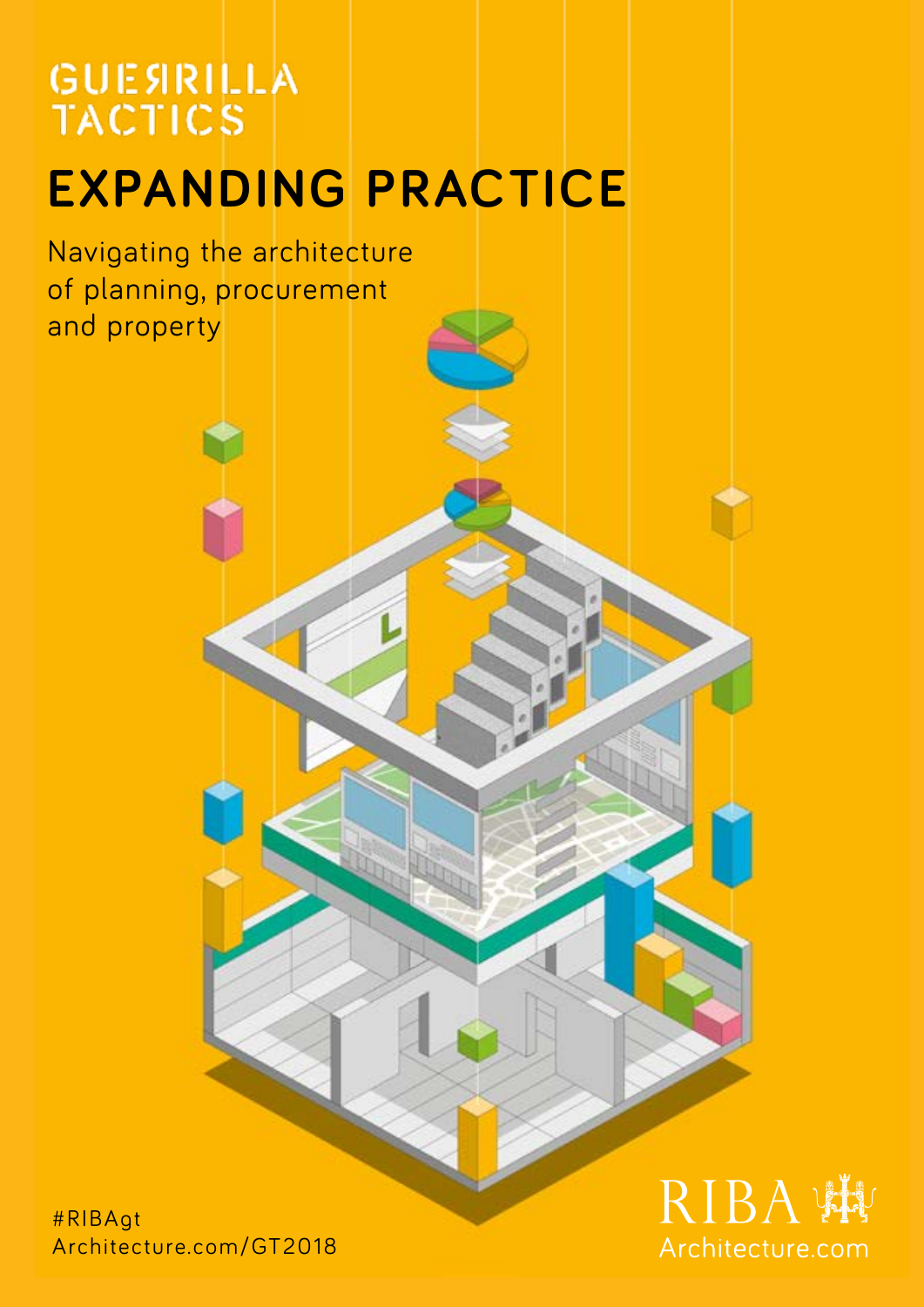# How to use

Welcome to your interactive Delegate Resource Pack. We would like to take this opportunity to thank you for attending the RIBA Guerrilla Tactics Conference 2018. This document offers a summary of the insights shared throughout the conference day and provides links to recordings of all presentations should you wish to watch them again.

Clicking on this icon will take you to the video recording.



|    | Welcome                                 |
|----|-----------------------------------------|
|    | Keynote 1: Designing Structures         |
|    | Keynote 2: Designing Systems            |
|    | Navigating the Planning System          |
|    | Planning Committee - Behind the Scenes  |
|    | <b>Why Development Economics Matter</b> |
|    | <b>Deconstructing Finance</b>           |
| 14 | <b>Procurement Masterclass</b>          |
| 16 | <b>Procurement Behind the Scenes</b>    |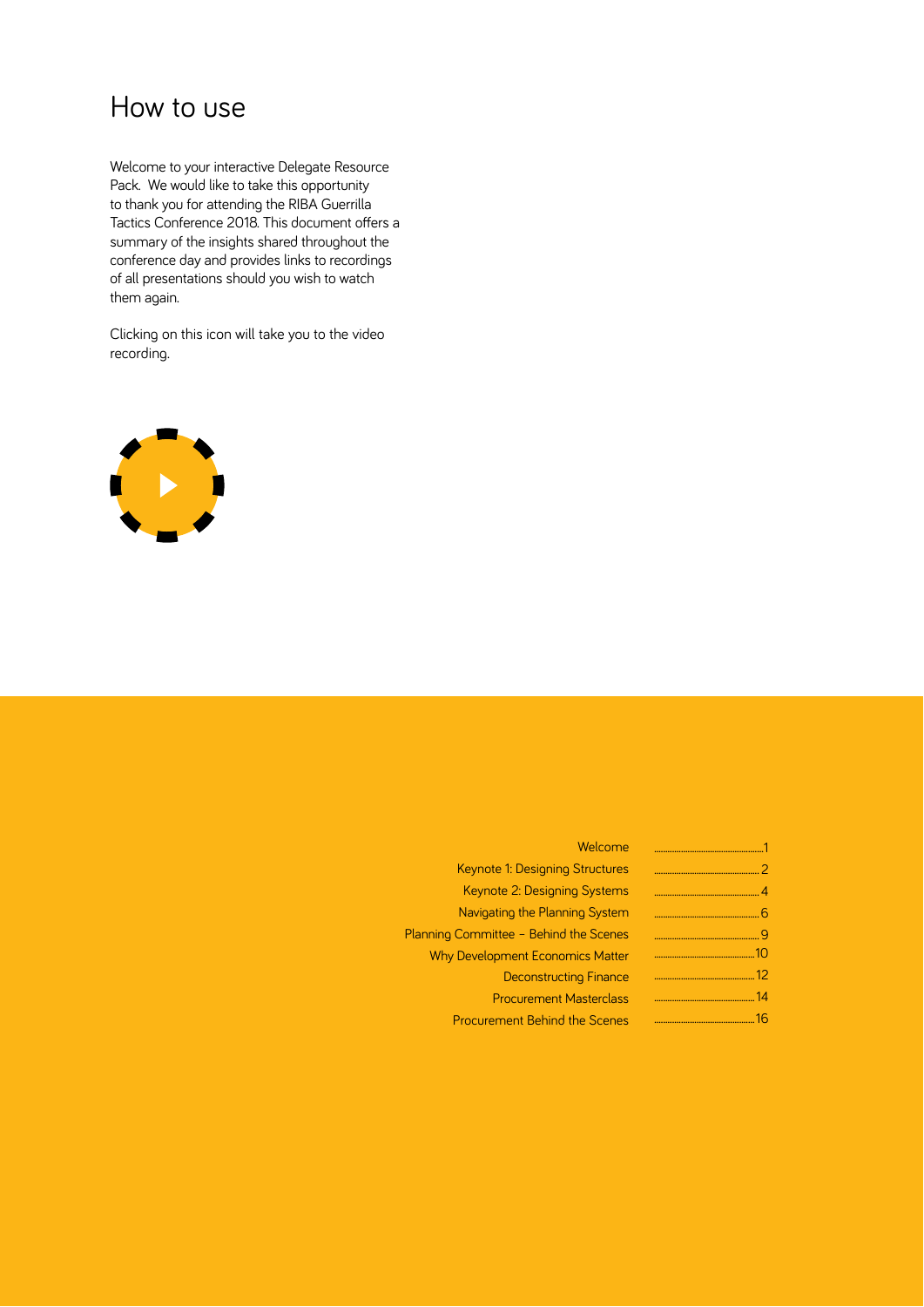# WELCOME

Pooja Agrawal and Finn Williams, Co-Founders, Public Practice



#### **Expanding Practice**

- Designing is only a small part of architectural practice. The majority consists of bureaucracy: navigating the planning process; maximising project budgets; negotiating tender portals; and trying to win work.
- Most important decisions about a project are taken before the architect becomes involved. The NPPF, the Local Plan, the imperatives of land assembly and marketing define what will be built, where it will be built and how it will be constructed.
- Too often, architects are responding to the market rather than their creative and social conscience.
- Architects need to regain wider agency in order to build better, build more beautifully and build for everyone.
- To do so, they need to engage with the processes and decisions further upstream, and treat them as opportunities rather than barriers to creativity.
- By engaging as early as possible with planners and councillors, and by understanding the financial drivers of development, architectural practices can increase their agency and influence.
- Finding solutions that make a positive impact on the quality of public projects is an art in itself. Creatively engaging with policies, politics and processes enable architects to have more input upstream.

**[Pooja Agrawal and Finn Williams, Public Practice](https://riba.box.com/s/0tf33d2rcrmzkd1j6phrp17onnfuqr6j)**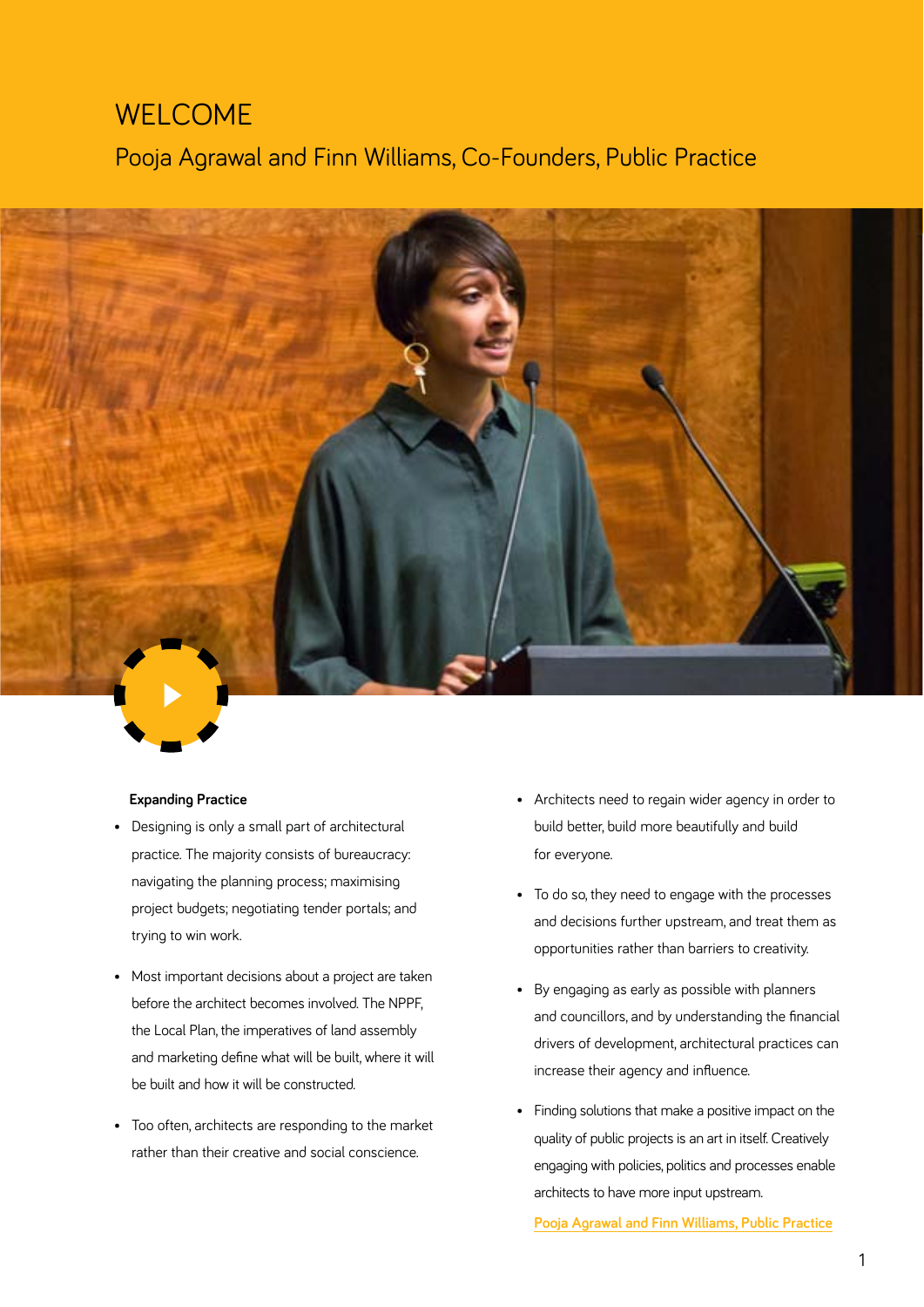## KEYNOTE 1: DESIGNING STRUCTURES

Sadie Morgan, Director, dRMM and Chair of the High Speed 2 (HS2) Design Panel



#### **Changing the conversation about design**

- Too many architects talk just to other architects; they need to convey their relevance to the wider world.
- For politicians, value is measured in quantifiable metrics and votes, so architects must find ways to express their design's relevance in those terms.
- Focus on the design's impact on people and place, and the timing of its delivery.
- Instead of the word 'design', talk about problemsolving. Architects are good at the kind of lateral thinking fundamental to solving problems.

#### **Making an impact on infrastructure projects**

• Architects need to get involved in the UK's large infrastructure strategies. Currently the design and architecture community is notably absent from strategic discussions with politicians.

- Offer constructive critiques to clients. Politicians value honesty, as long as it is positive.
- Good design depends on good procurement and clients need to be convinced of this.
- Too often, design documents at the pre-design stage only consist of words. Architects can contribute a visual expression of the design intent at a crucial early point to help guide the whole process.
- Show clients what happens when good intentions result in bad design when architects are not involved.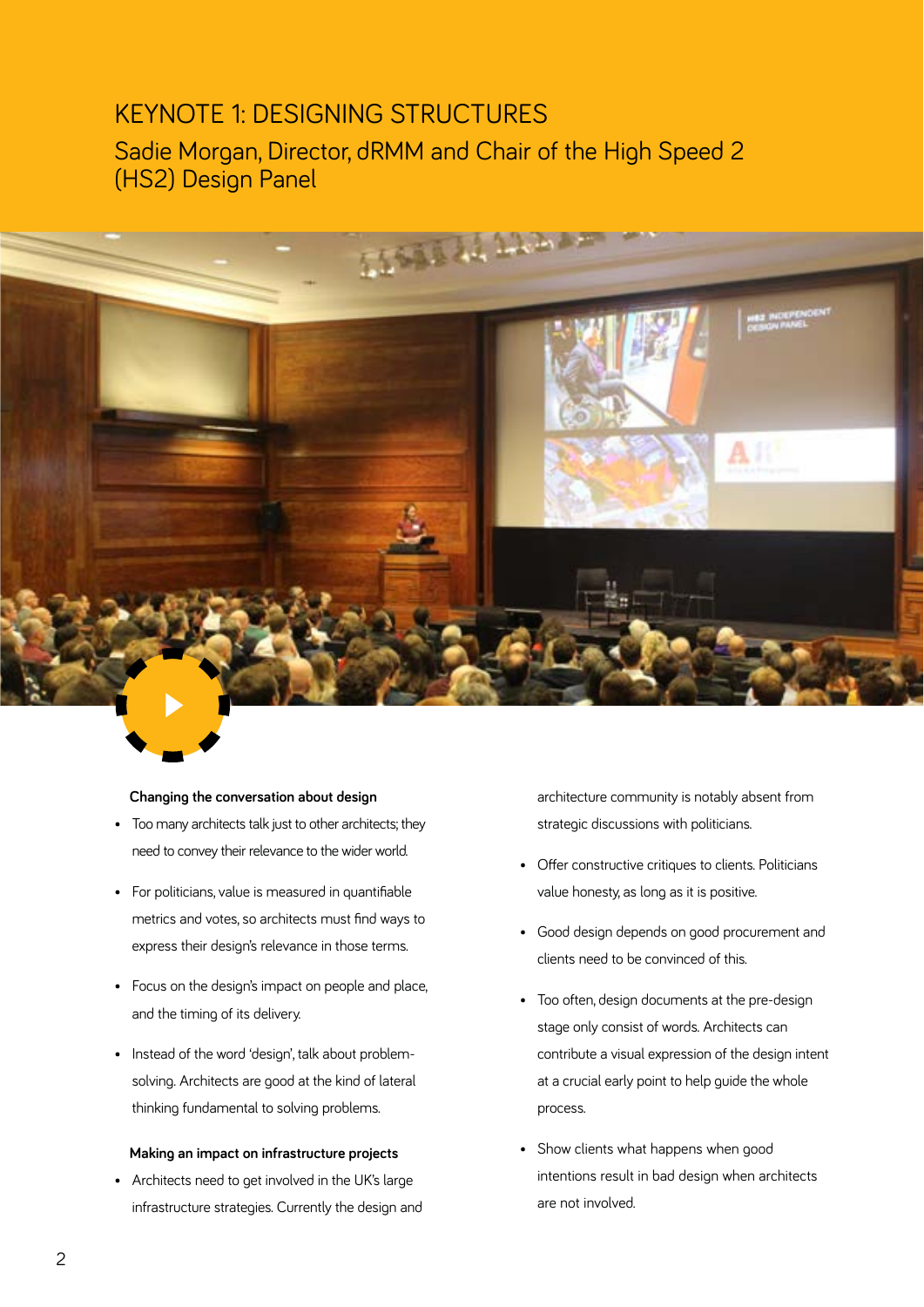#### **Design outcomes are shaped at 'Stage -1'**

- Locate hard evidence of instances where good design has led to cost savings.
- Requirements specified early in the process by lawyers and bureaucrats who do not understand their wider implications can fatally compromise the project's later design.
- Unintended consequences may include noise barriers that fail to consider their greater visual or structural impact.
- Architects and designers should therefore seek to be be involved right from the start.

#### **Strategic approach to infrastructure design**

- Large, complex problems can always be broken down into simple ones, even in a national infrastructure project as big as Crossrail 1.
- Think strategically about short-, medium- and longterm solutions.
- For each, identify three great ideas that are feasible and achievable.

#### **Ensuring quality of outcomes**

• If clients publish specimen designs or design codes, they are then committed to upholding them and the quality of the project is less liable to compromise.

**[Sadie Morgan, dRMM](https://riba.box.com/s/rifdaa0hbkd76hj6bea44e1o8u1xta7r)**



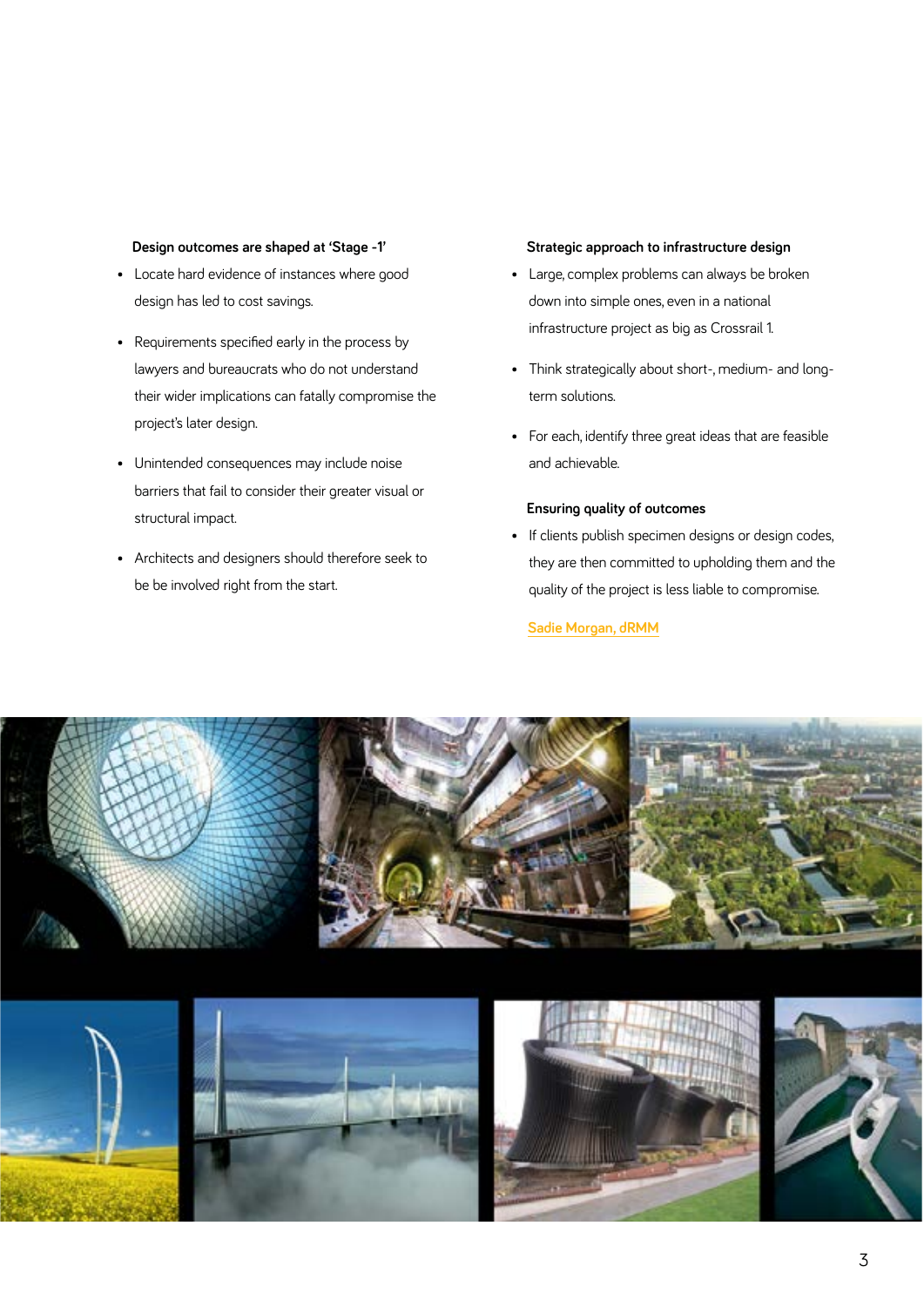# KEYNOTE 2: DESIGNING SYSTEMS Dan Hill, Associate Director and Head of ARUP Digital Studio



#### **Before the project begins and after the project ends**

- Design decisions are being taken at 'RIBA -1', preempting the architect's input.
- Architects can also learn vital lessons after completion and during occupancy.

#### **Designing for the city and its communities**

- Once, 50% of architects worked in the public sector, where 'upstream' decisions are made. Today that figure is only 0.9%.
- Design is about impact on people. The key questions for the built environment are not technical but societal issues of politics, ownership, identity and culture.

• Real urban transformation is not about designing individual buildings, it is about engaging with the 'dark matter': the structures, institutions and building codes.

#### **The human scale**

- Architects regularly move between the human to the city-wide scale when designing.
- Designers and architects should get down to the human scale in their drawings at the 'RIBA -1' stage, providing specific examples of how people use buildings.
- Creating short videos is an effective tool to illustrate how humans interact with buildings. They can be made quickly and easily on a smartphone.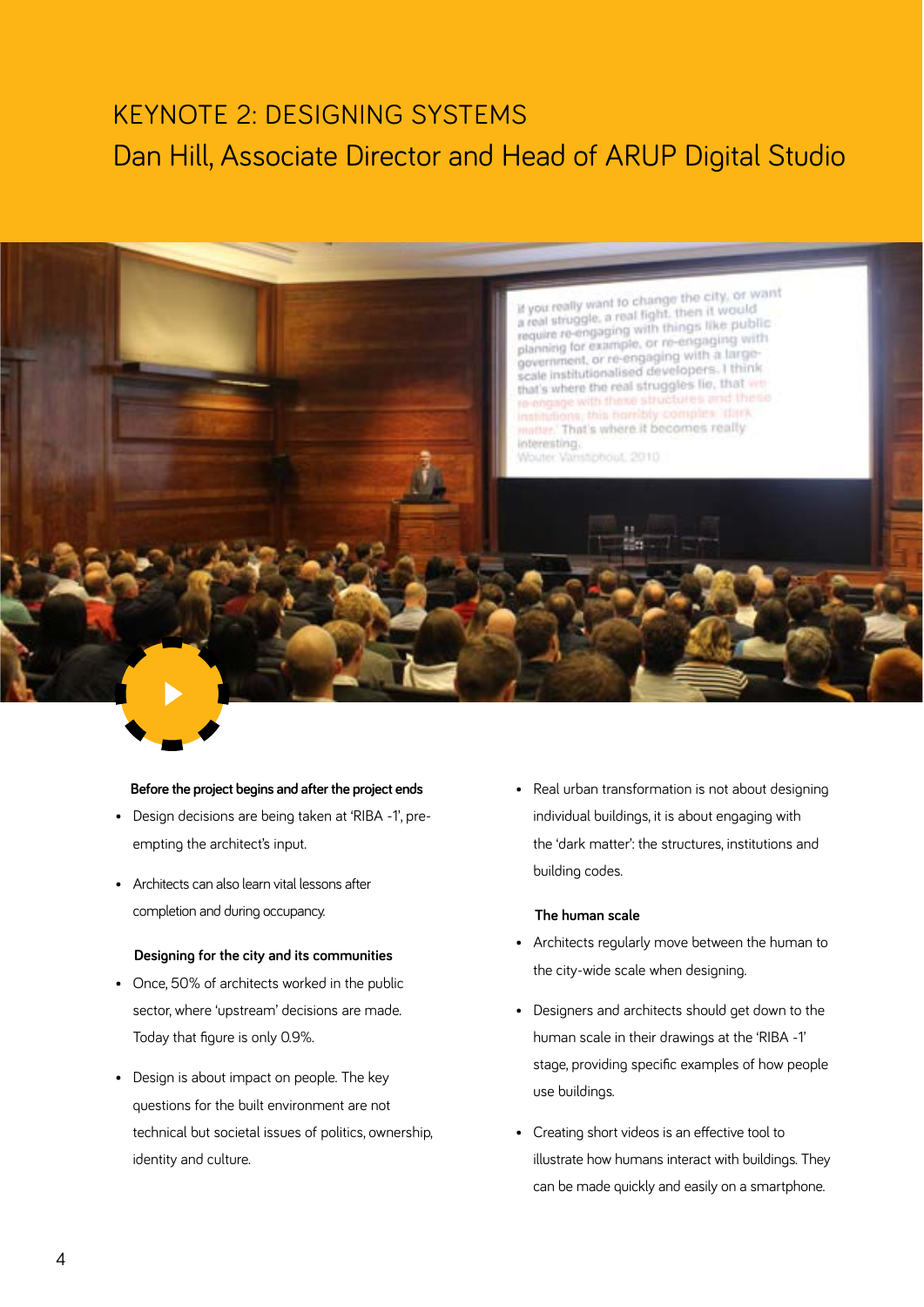• Architects or designers can take the lead in providing such details at an early stage.

#### **The architect's responsibility and influence**

- Architects have a role to play in helping ensure that decisions about transport and the built environment are made for the public good, not just for private profit.
- Try to find the right tool to unlock the right conversation in the right context: this might be a drawing, a video, a presentation, or an event.

#### **Positioning architects further upstream**

- Create the job in the first place: identify the clients working in the field you are interested in and go to them.
- Architects should re-position themselves as essential agents in the improvement of a city's quality of life.
- By doing so, architects will be invited in earlier in the process and their contributions valued more highly.
- The public realm, energy and mobility problems all require design thinking; architects should get involved.

#### **[Dan Hill, ARUP Digital Studio](https://riba.box.com/s/rul6b548u83xncf0jtywnrhdyfr2ie9p)**

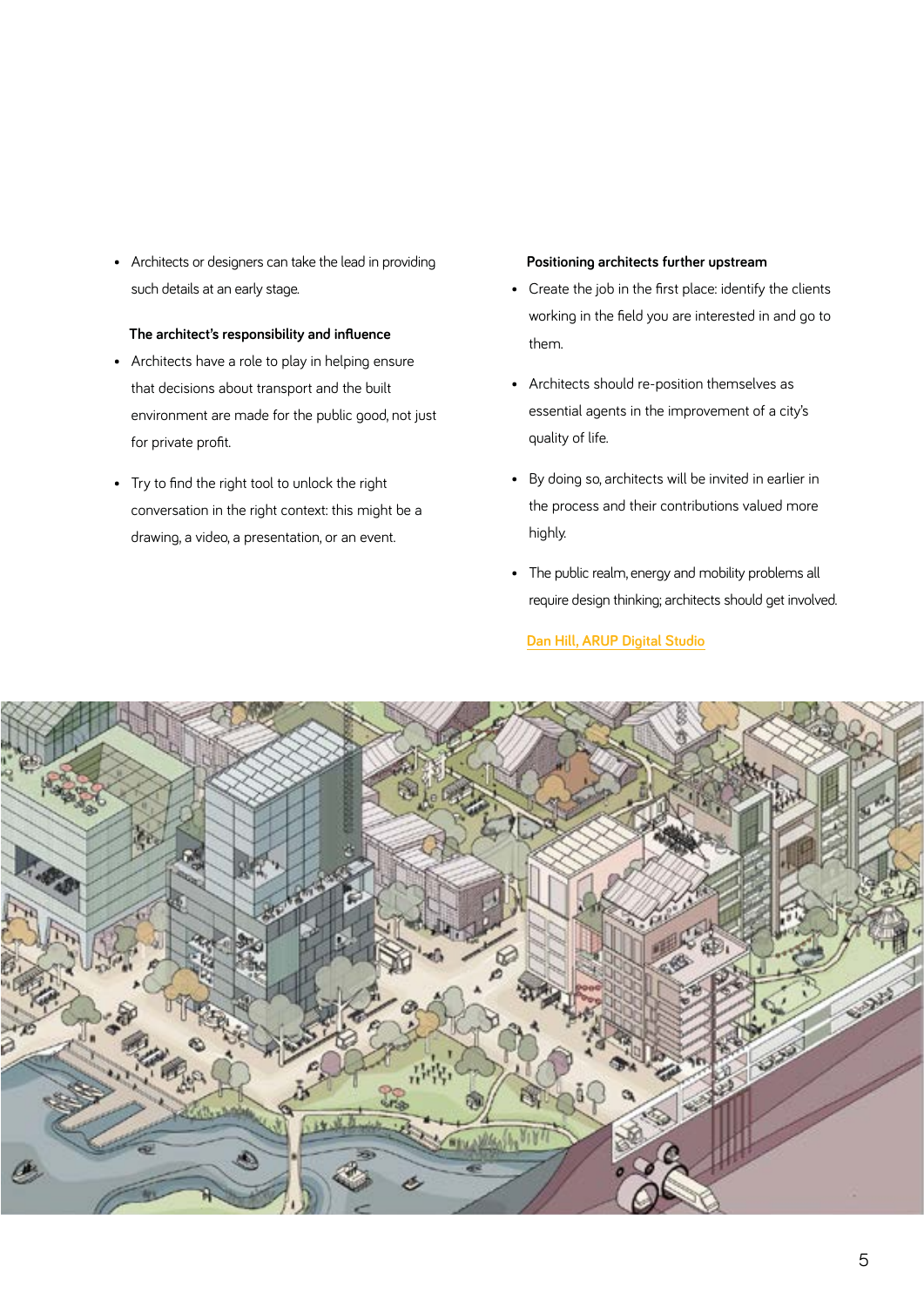### NAVIGATING THE PLANNING SYSTEM

Akil Scafe-Smith, LB Croydon Rachel Hearn, LB Havering

Jennifer Gutteridge, Royal Docks Team Lucía Cerrada Morato, LB Tower Hamlets



#### **Consultation and Engagement**

Akil Scafe-Smith (LB Croydon)

#### **Engagement with local authorities**

- Engage with planning departments as early as possible.
- At a 'pre-pre-application stage', many will appreciate the possibility of working collaboratively with a potential applicant on design, conservation and planning issues; especially on sites of high importance.

#### **Community engagement**

• Evidence of proactive community engagement plays an important part of a successful planning application.

- Engagement is a continual process. Croydon Council encourages focused engagement at preapplication stage and considers Post Occupancy Evaluation of great importance.
- 'Meanwhile spaces' can be powerful ways of testing the potential for permanent developments and are not the sole preserve of large developments.
- Engagement can range from the barest minimum of a planning notice to the provision of 'meanwhile spaces'.
- Creative use of technology such as apps can set some applications apart.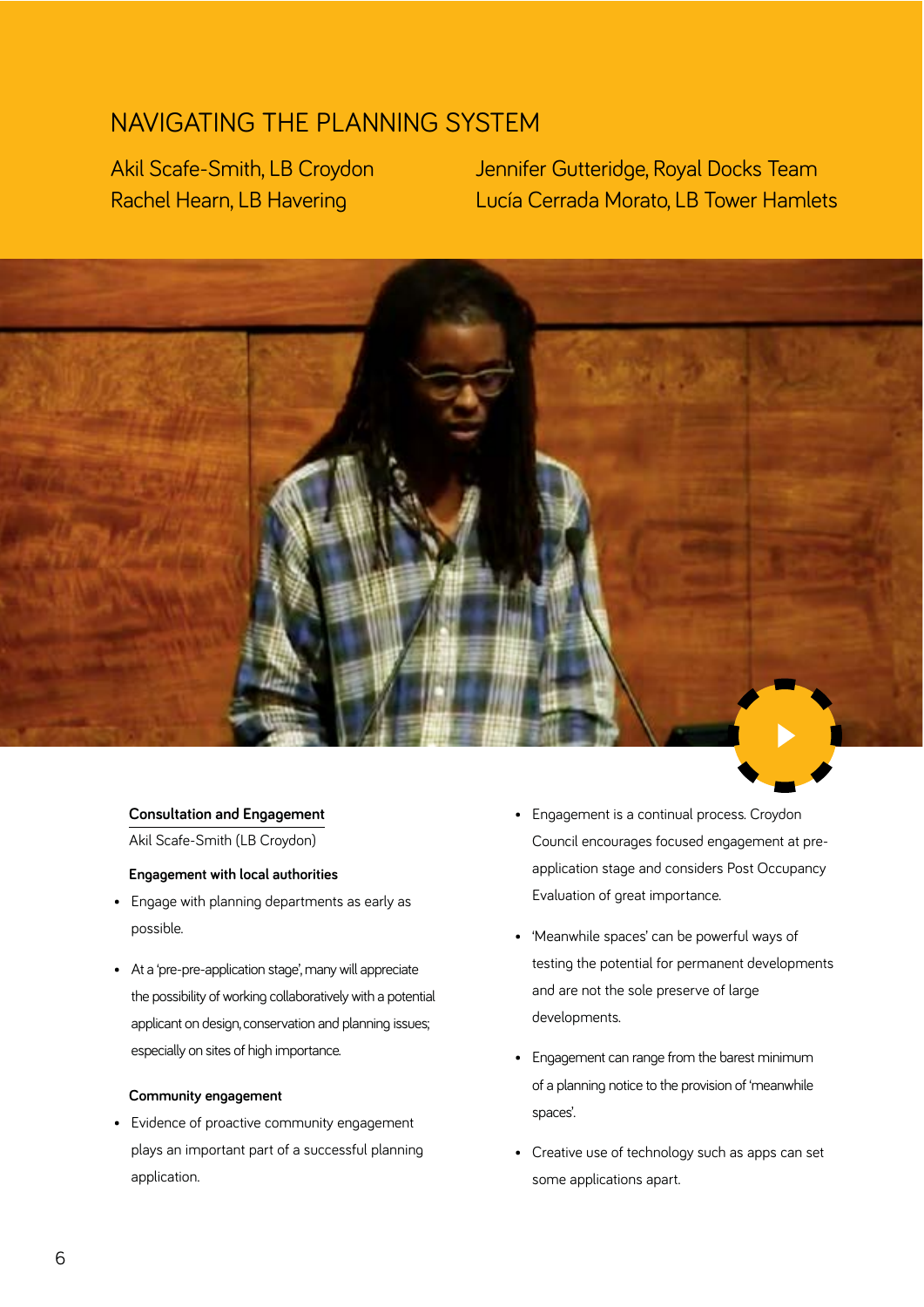• Documenting physical meetings in situ with residents is a positive way of demonstrating engagement and researching what makes a successful place.

#### **Identifying the stakeholders**

- Existing stakeholders such as residents' associations and councillors should be consulted, while anticipating the stakeholders of the future.
- Proposals should also respond to the needs of children, showing how they will experience and navigate the building.

#### **Pre-Application**

Rachel Hearn (LB Havering)

#### **The importance of a pre-application meeting**

- Pre-applications are a good opportunity to build positive relationships with planning officers and help them to understand your vision.
- Engage with planning departments as early as possible: the more complex the scheme, the earlier architects should reach out.
- Attempts at negotiation during submission stages will not be favourably viewed if architects did not submit a pre-application.

#### **Be organised, economical and articulate**

- Produce a structured, collated document rather than a series of individual PDFs to provide a good first impression before the meeting.
- Do not write an excessive amount. Be realistic about how much time a Design Officer or case officer can spend on your proposal.
- Use 3D drawings where possible and be transparent in describing and illustrating constraints.

#### **Make the most of your meeting**

- Bring the client to the pre-app meeting; the summary letter a client receives will lack much of the detail.
- Structure the meeting: an agenda will not have been set. Take this opportunity to steer the conversation.
- Agree what the initial site findings were, discuss constraints and suggest possible solutions.
- Pay attention to how specific policies might be applied to your site. Do not assume you know everything.
- Agree what the principles of community engagement should be; agree the design principles. Aim to leave the meeting with much more than a statement on the applicable planning regulations.

#### **From Submission to Determination**

Jennifer Gutteridge (Royal Docks Team)

#### **Negotiation**

- During negotiation, try to ascertain your case officer's main concerns.
- Try to get to know the case officer's manager in case you are not assigned the same officer at application stage as at pre-app stage.
- Make the most of any opportunities that arise for negotiation: if a planner phones, be as cooperative as possible.
- Seek opportunities for feedback. Touch base with your case officer at strategic points in the determination period (8 weeks for small projects).
- The telephone is a good tool for informal conversations; officers are much more guarded about what is put in writing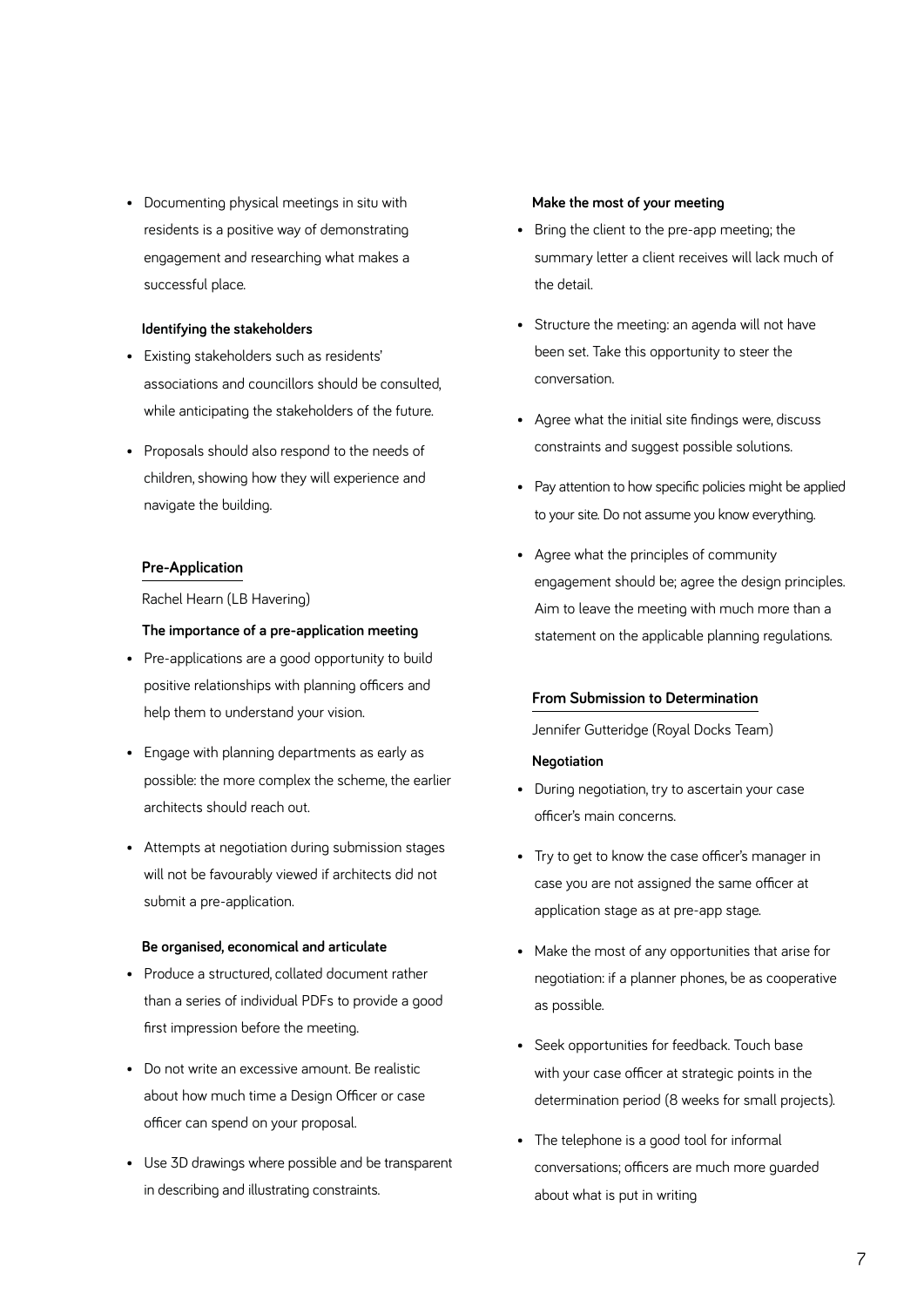#### **Amendments**

- While attitudes to amendments vary between boroughs, they are generally kept to a minimum as they drag out the process and tend not to produce amazing schemes.
- Requests for small amendments usually mean a scheme is likely to lead to a consent.
- Sometimes requests for amendments indicate a 'borderline' scheme. Planners seek to avoid the uncertainties of an appeals process.

#### **Withdrawals**

- If you are asked to withdraw your application by a case officer, consider what stage of the process you are at. If it is late in the determination process, you have little to lose in proceeding.
- Be aware of your right to appeal: if you withdraw your application, you lose the opportunity to appeal.
- Complying with a request to withdraw can be the best course of action. Going back to the preapplication process may be better than facing a robust negative report that will stand up at any appeal.

#### **Post-Permission Stage**

Lucía Cerrada Morato (LB Tower Hamlets)

#### **Pre-commencement Conditions**

• The Neighbourhood Planning Act (2017) is trying to reduce the number of pre-commencement conditions. While conditions are still front-loaded

at the start of projects, their discharge can be staggered across the project.

• Applicants may ask to be sent draft conditions at pre-app stage in order to address them in their application.

#### **Section 106**

• Local authorities can insert Section 106 clauses to insist on the retention of the architect on a project; architects may enquire if they were intending to do so.

#### **Discharge of conditions**

- Submit simple, concise information regarding the discharge of conditions that is easy for a case officer new to your application to understand.
- Ask your client to consider taking on a planning consultant to help with the discharge of conditions.

#### **Amendments**

- The criteria for material or non-material amendments vary between local authorities.
- Some boroughs base their decision on whether an amendment creates a public benefit; others are more stringent and will regard amendments to height or volume as material.
- Avoid requesting many minor amendments, as they may be perceived by officers as having a material cumulative effect. Group them together and try to arrange a meeting with an officer to discuss them.

#### **[Public Practice Associates](https://riba.box.com/s/pu475bql8ts9jsfctge1d85sqd33eah9)**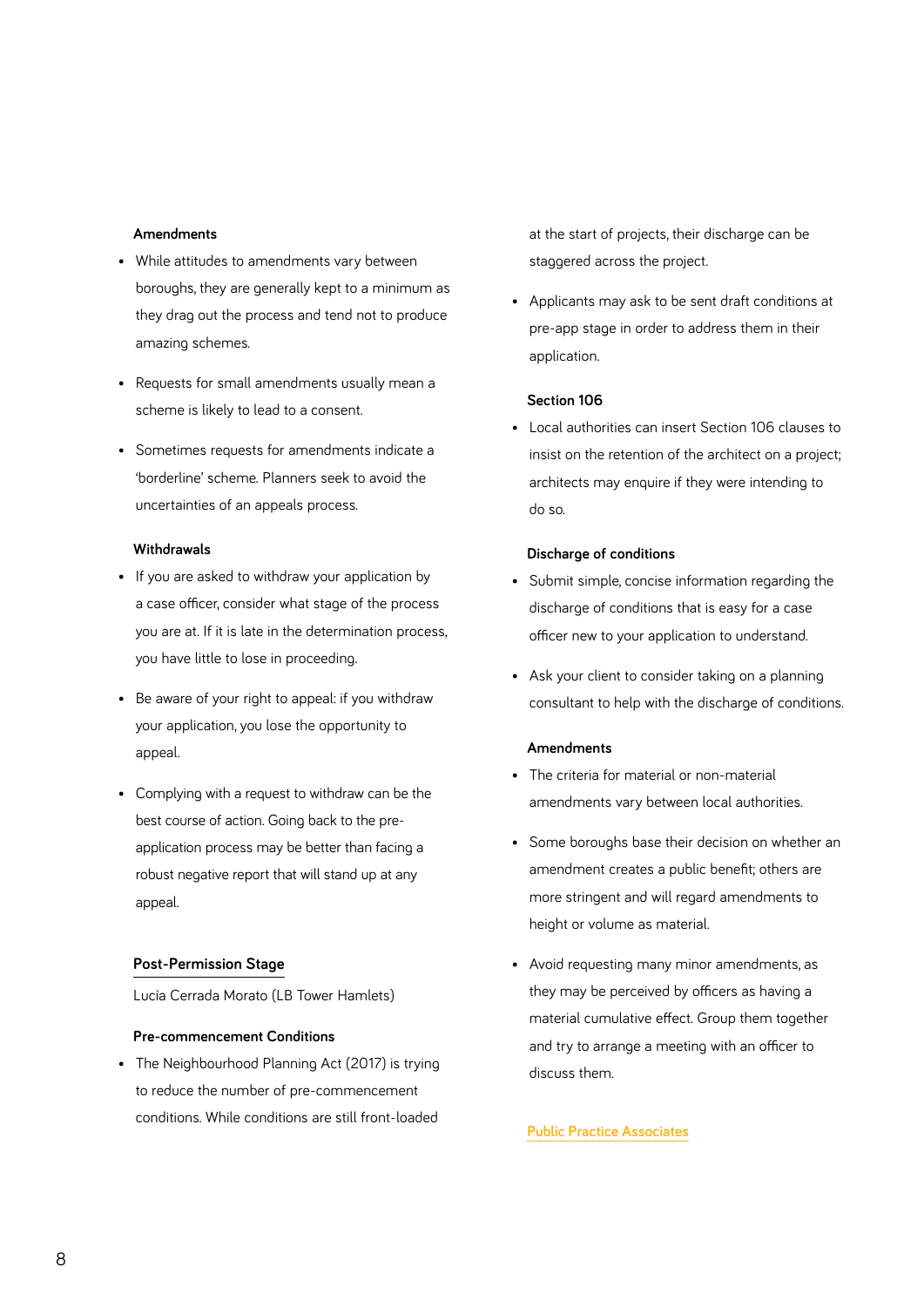# PLANNING COMMITTEE – BEHIND THE SCENES

Duncan Blackmore, Director, Arrant Land Alice Lester, Head of Planning, Transport and Licensing, LB Brent Murray Kerr, Director, Denizen Works Selasi Setufe, RIBA Co-Vice President for Students and Associates Cllr Mark Brunt, Reigate and Banstead Borough Council Conservatives Cllr Pippa Goldfinger, Independents for Frome



#### **Before the meeting**

- Pre-application discussions provide a great deal of opportunities for gains on both sides.
- Interact with your parish council; more architects should seek to become local councillors.
- Find out about previous concerns expressed in planning committee meetings via online research.

#### **Planning committee tips**

• Affordable housing provision is a key issue for politicians, given the current housing market. Politicians will always query a lack of its provision within a scheme.

- Agreeing to small changes (such as improving refuse storage) can make a big impact and turn objectors into supporters.
- Do not, as an applicant, tell the committee what the case officer has already explained.
- Do not overly focus on design: good design is desirable but will probably not be one of the committee's prime concerns.

**[Duncan Blackmore, Alice Lester, Murray Kerr,](https://riba.box.com/s/e5ubv9gv0vvlwl22cdf5esqebrc9u84m)  [Selasi Setufe, Mark Brunt, Pippa Goldfinger](https://riba.box.com/s/e5ubv9gv0vvlwl22cdf5esqebrc9u84m)**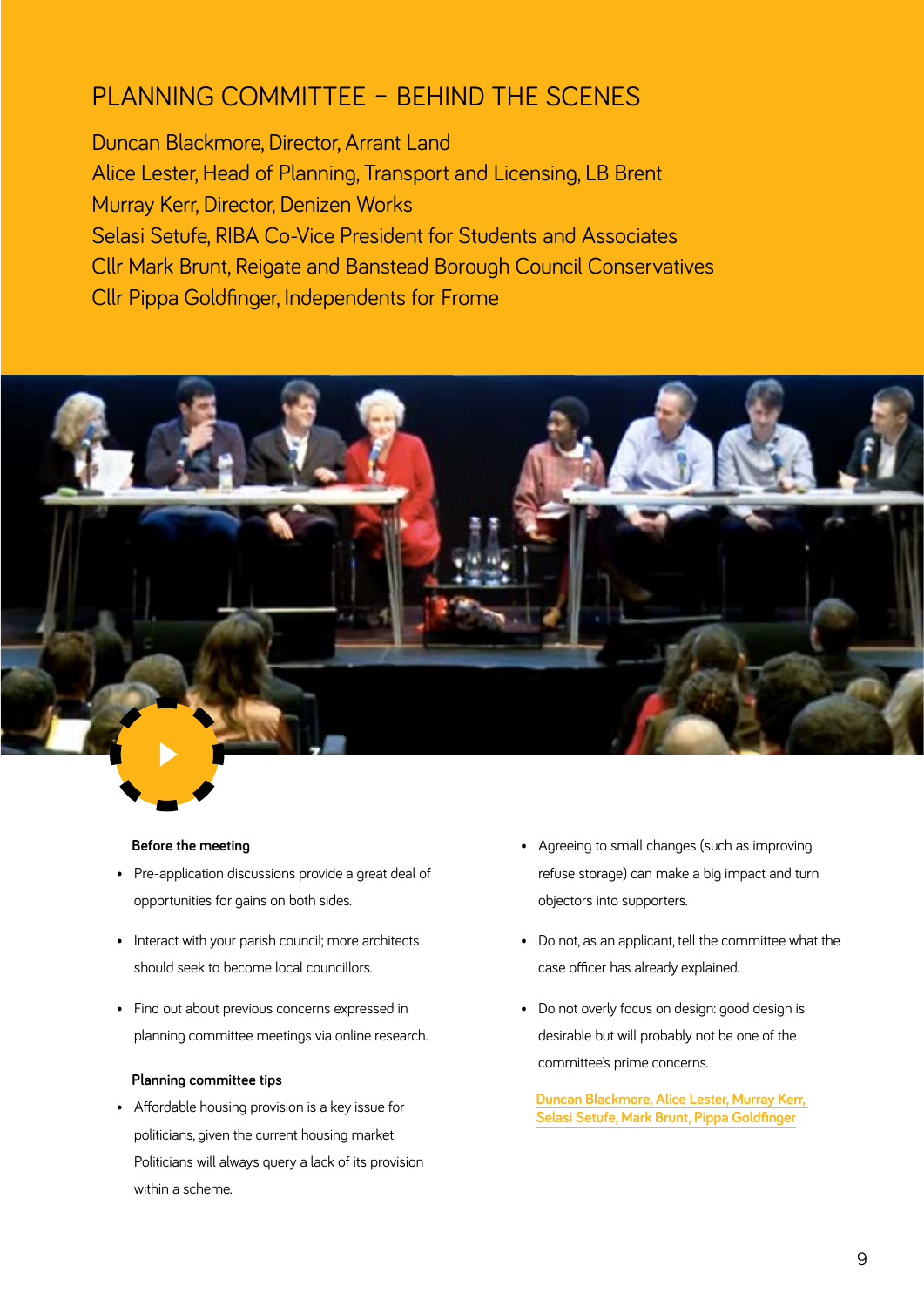# WHY DEVELOPMENT ECONOMICS MATTER Tony Travers, Director, LSE London



#### **Conditions for development in the UK**

- The economics of development are affected not just by direct financial considerations but by the public mood, which influences what developers are expected to pay for.
- Large projects incur developer contributions towards public realm, transport and infrastructure.
- Taxing development is an expedient way of funding what would previously have been bought with public money.
- The UK's short- and long-term GDP projections affect the viability of development. The Brexit vote continues to have a big impact.

• Political stability and the rule of law are also significant factors. Development depends on contract security and is fearful of sudden changes to the tax regime (such as alterations to stamp duty).

#### **Financial considerations of developers**

- Conventional considerations include the costs of land, land improvement, architectural design, construction, marketing, selling or letting.
- The recent Community Infrastructure Levy, which taxes development and is area specific.
- Section 106 requirements covering infrastructure funding and other contributions.
- 'License to Operate': civic contributions to get public support for a development.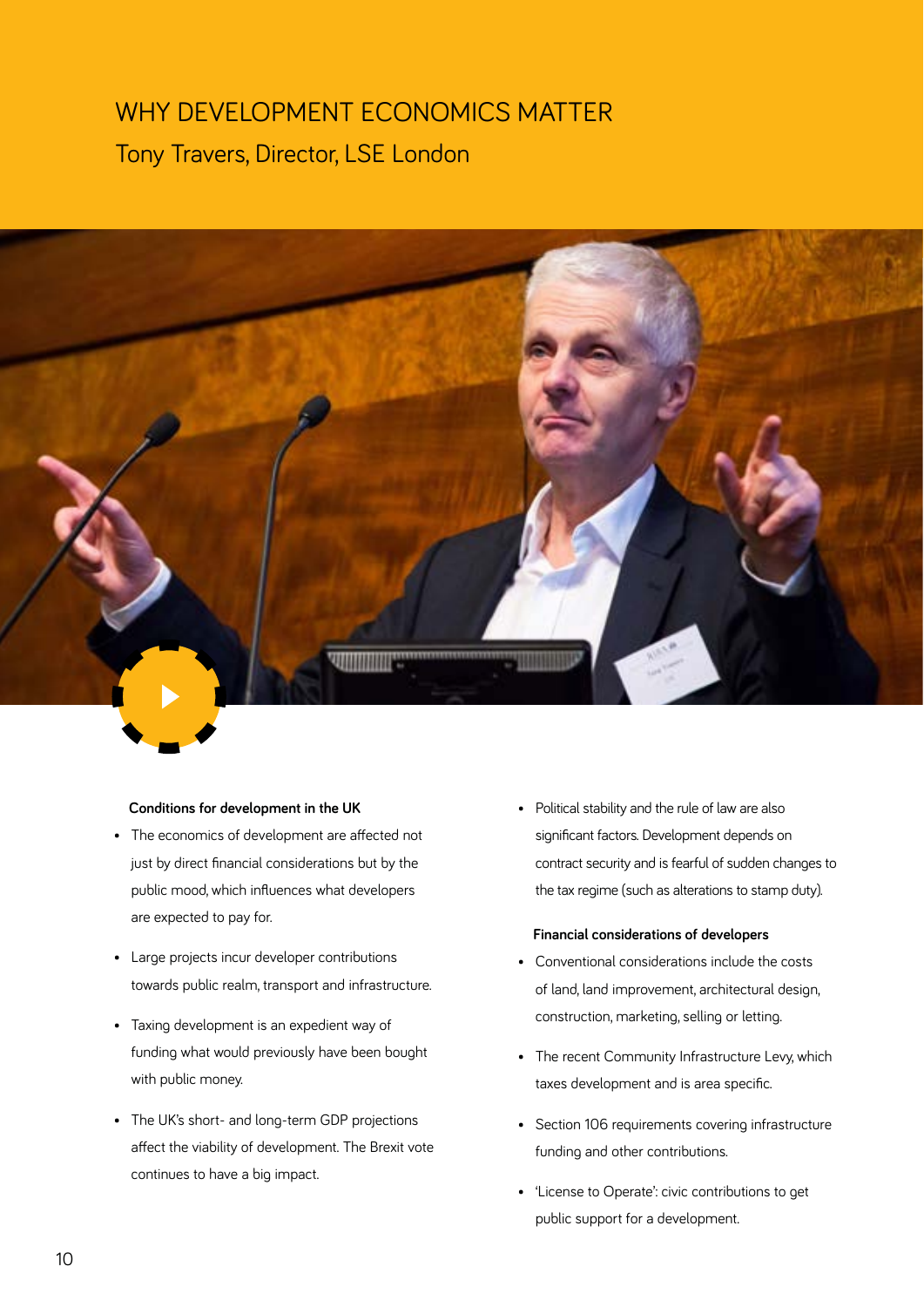#### **The relationship between architects and developers**

- Architects need to be aware of the economic and political pressures on developers.
- Developers are greatly dependant on government power, in having to operate within rules set both nationally and locally.
- The involvement of architects and investment in good design is more likely to get a scheme through the planning system.

#### **The relationship between architects and communities**

• Architects can be positive agents in securing local and community objectives but need to genuinely seek to understand an area.

- The public has a better understanding of what an architect does than of what planners do. This is a good basis for more public engagement from architects.
- The more architects engage with local stakeholders (such as community groups or councillors), the easier it will become to resolve issues concerning planning and development.
- Co-ordinated communication from architects, developers, politicians and planners to the public is required in order to make development more popular.

#### **[Tony Travers, LSE London](https://riba.box.com/s/e99igbm2msdywrh4m15cdgir3yfzsclv)**

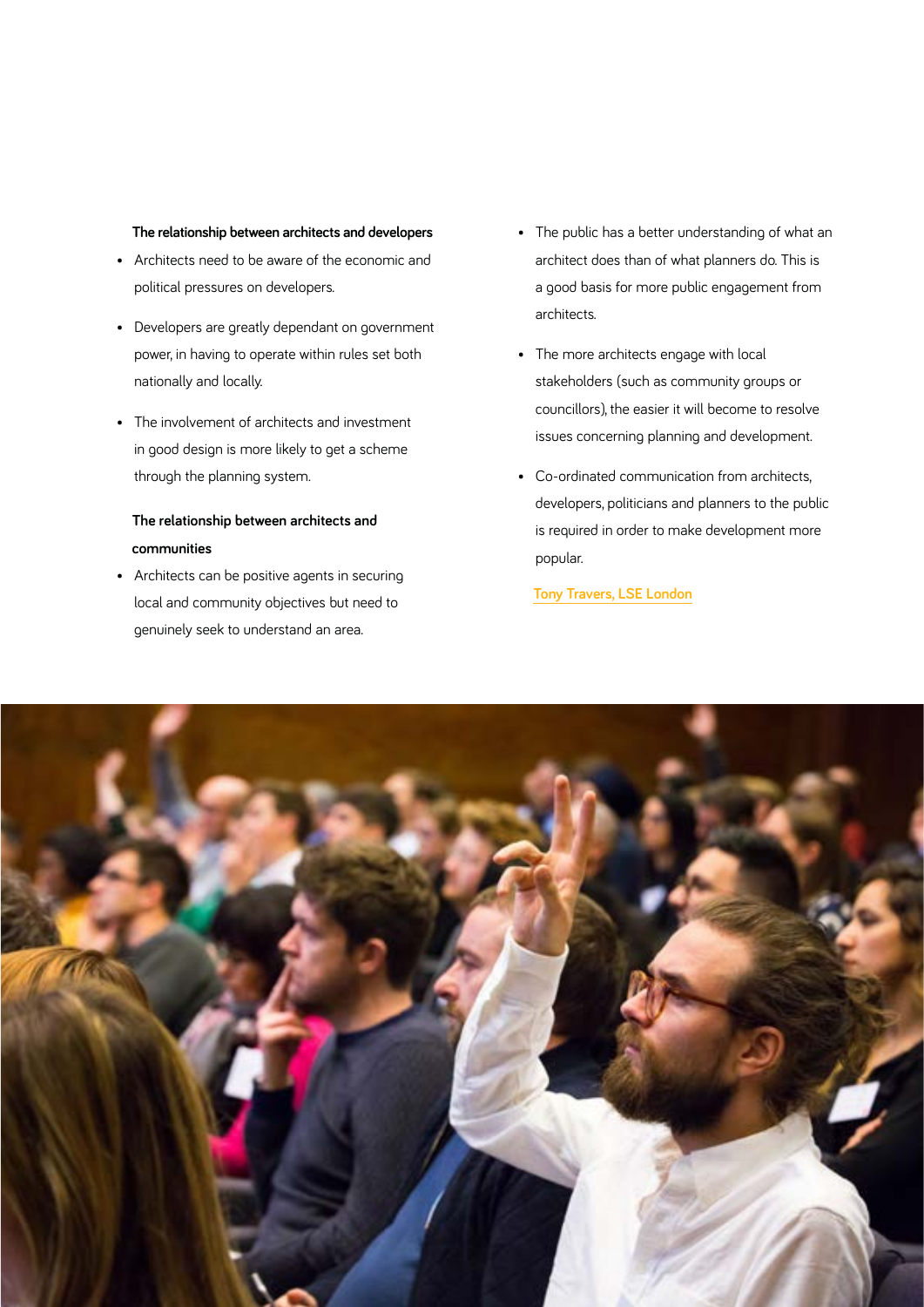#### ner DECONSTRUCTING FINANCE: PANEL DISCUSSION

Russell Curtis, Director, RCKa architects John Nordon, Director, ROME Albert Hill, Director, The Modern House

Michelle Hannah, Associate Director, Cast Real Estate Agency

Archika Kumar, Senior Development Manager, Westminster Council



#### **Understanding developers and investors**

- Developers have no money. They are financed by other people's money and are answerable to their investors.
- They do not want to pay upfront for design before receiving planning permission.
- Architects need to appreciate this business model to understand how financial pressures drive the behaviour of clients.

#### **How architects can add value**

• With an understanding of the business model, architects can offer flexibility and projectmanagement instead of merely providing the cheapest and quickest service.

- Good design can add value when maximising the space efficiency of buildings, achieving higher profits and faster sales.
- Social value plays an increasing role in business investment. Architects make investors more aware of the potential for achieving social value through good design.

#### **The 'dark art' of viability assessments**

• Viability assessment is often seen as a dark art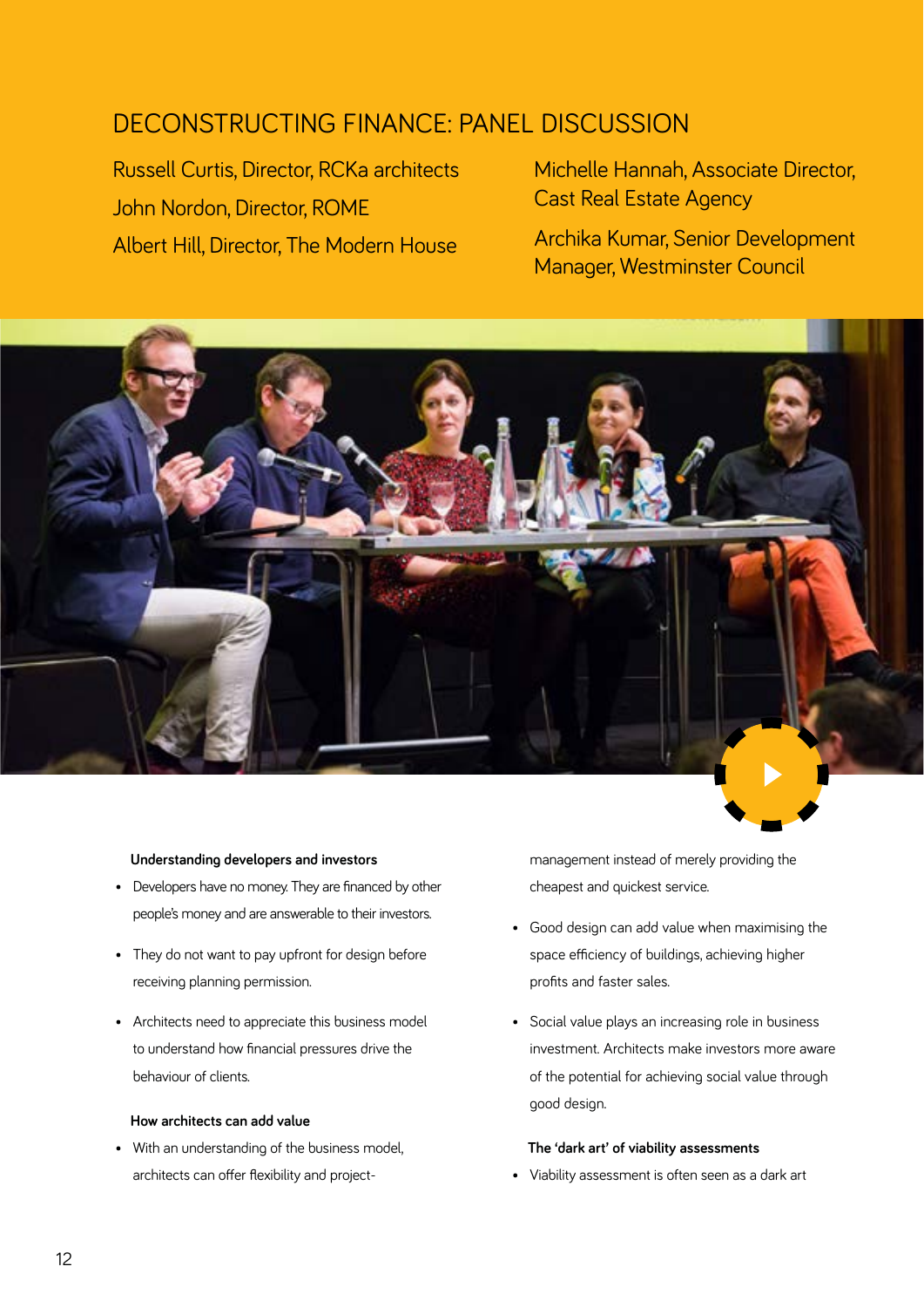because the financial value of comparable buildings in the same area may be very differently judged.

- An assessment is made on the capital value of a building, based on the market value of that day. No growth assumptions are included in calculating the value.
- Assessing and agreeing the value of the land is the most problematic aspect.

#### **Shifts in market values during the process**

- When a developer receives planning permission, the land value might be lower or higher than the price they paid for it. If it is lower, a developer may seek to provide less affordable housing.
- Although the planning authority may believe the developer overpaid for the site, it could be that the market has simply shifted downwards.

#### **The priorities of local authorities**

- Local authorities want to invest in high-quality design but face challenges due to a lack of recent experience in commissioning and financing projects.
- Residents have a long-term interest in the quality and longevity of housing. Architects should take a similarly long-term view, prioritising the needs of future occupants, and designing with procurement and delivery in mind.
- Social value is the single most important objective in housing schemes: they want to deliver quality housing, create employment and provide better public realm.

• Local authorities need to demonstrate a responsible spending of public money. Too often good design is seen as counter to good value for money; architects need to prove that design investment is cost-effective in the long-term.

#### **Opportunities and strategies**

- Choose your battles: architects should make clear which aspects of a design are non-negotiable and which are subject to compromise.
- Local authorities are diversifying their offerings and the growth of Build To Rent provides opportunities for good design to thrive.

#### **Good design and real estate values**

- Good design provides value, not only from a wellbeing but from a monetary perspective. It consistently adds an average of 12% to the value of residential projects on the market.
- Development is a high-risk enterprise, so architects must prove with hard numbers that good design has value.
- Purchasers may not be able to precisely articulate what good design is, but they acknowledge it intuitively through their purchasing decisions.
- Developers conduct surprisingly little customer research. They tend to build and hope the building sells, which has worked in a rising market but will not work indefinitely.

**[Russell Curtis, John Nordon, Albert Hill,](https://riba.box.com/s/n2wso7wnsy9r9e372prrzdf1cwgl2xcz)  [Michelle Hannah, Archika Kumar](https://riba.box.com/s/n2wso7wnsy9r9e372prrzdf1cwgl2xcz)**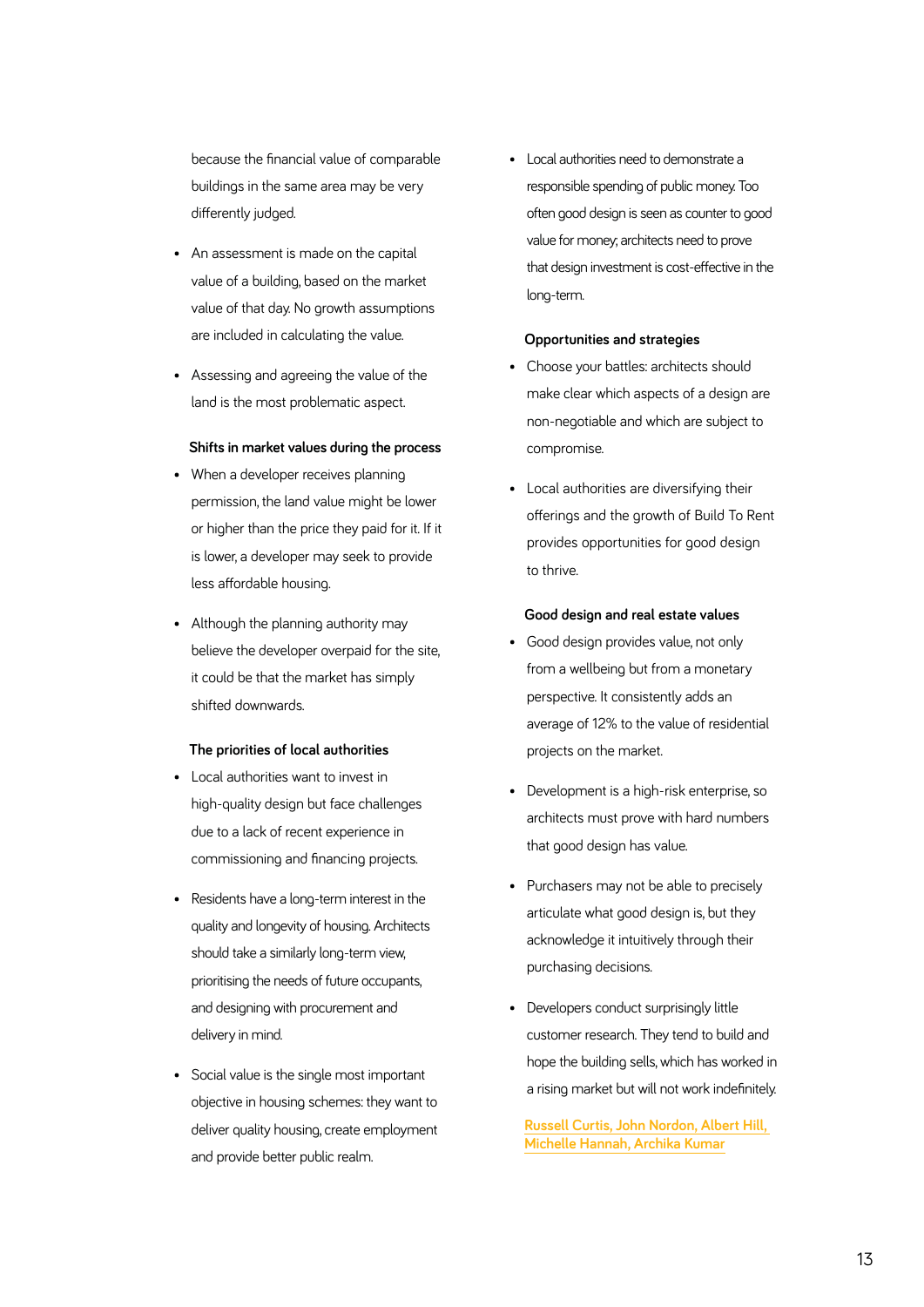## PROCUREMENT MASTERCLASS

Tina Jadav, Senior Projects Officer Regeneration, Greater London Authority Rae Whittow-Williams, Senior Project Officer, Regeneration and Economic Development, Greater London Authority



#### **Public procurement principles for local authorities**

- All public-sector organisations must adhere to policy requirements that insist on value for money.
- Value for money is defined as providing the best mix of quality and effectiveness, not simply the cheapest bid.
- Public procurement should be a competitive process unless there are compelling reasons why not.

#### **Opportunities in public procurement in London**

- The GLA group spends around £11bn every year on procurement activities.
- The new draft London Plan is a blueprint for

future development within London, aiming to achieve sustainable, inclusive growth with an emphasis on quality in the built environment.

- Architects should read the Responsible Procurement Policy document published in 2017, which addresses social value considerations such as fair employment practices for organisations working with the GLA.
- Smaller projects (£10,000-15,000) are generally procured directly, while the larger ones (£150,000 or more) are advertised via open tender processes.

**How to respond to an Invitation To Tender (ITT)**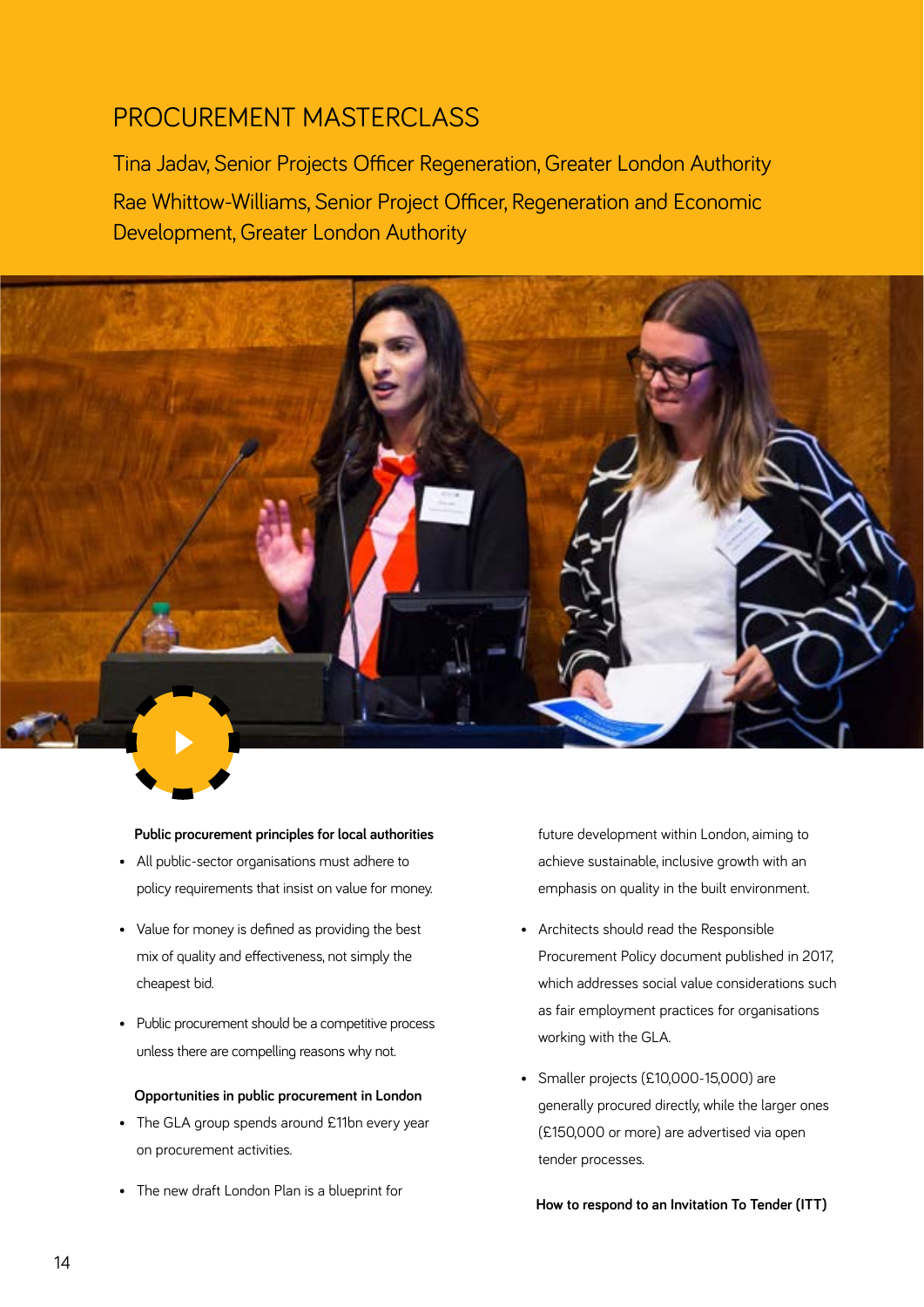- Read the ITT in detail and prepare a submission that responds clearly to the specific requirements.
- Communicate your proposed methodology concisely and make sure it is achievable.
- Understand your audience: research your clients and what their priorities are.
- Use plain English, avoiding long words, complicated phrases and 'archi-speak'.
- Do not overload the page: use a combination of text and images.
- Headers and bullet points provide key information in a punchy, communicative style.

#### **Demonstrating social value**

- Take the time to understand the site and its context.
- Show that you are designing with an understanding of the existing and future needs of the local community with particular regard to physical, social and economic accessibility
- Try to provide opportunities for participation and codesign for the local community.
- Acknowledge any local underrepresented groups and try to identify opportunities for outreach,

apprenticeships, mentoring and training.

• Seek to use the local supply chain for procurement and local workers for subcontracting.

#### **Communicating your experience**

- Make sure the experience you cite is relevant to the brief.
- Focus on any overlaps with projects you have worked on, using the brief's scope, client type and budget as a starting point.
- Demonstrate an appropriate range of skills from the team you are putting forward, including any consultants you may be using.
- If you are asked to provide CVs, present them in terms of relevance, highlighting strengths in design, research and capability.
- Smaller practices can gain experience of working on local authority projects as part of a framework team.

#### **Interviews during the tender process**

- At interview, do not regurgitate your proposal but clearly provide any required clarifications.
- Engage the whole panel and try to communicate what enthuses you about the project[.](https://riba.box.com/s/v39x2f04ru4dz0tpkxzhpbeysvjrnzgt)

**[Tina Jadav and Rae Whittow-Williams, GLA](https://riba.box.com/s/v39x2f04ru4dz0tpkxzhpbeysvjrnzgt)**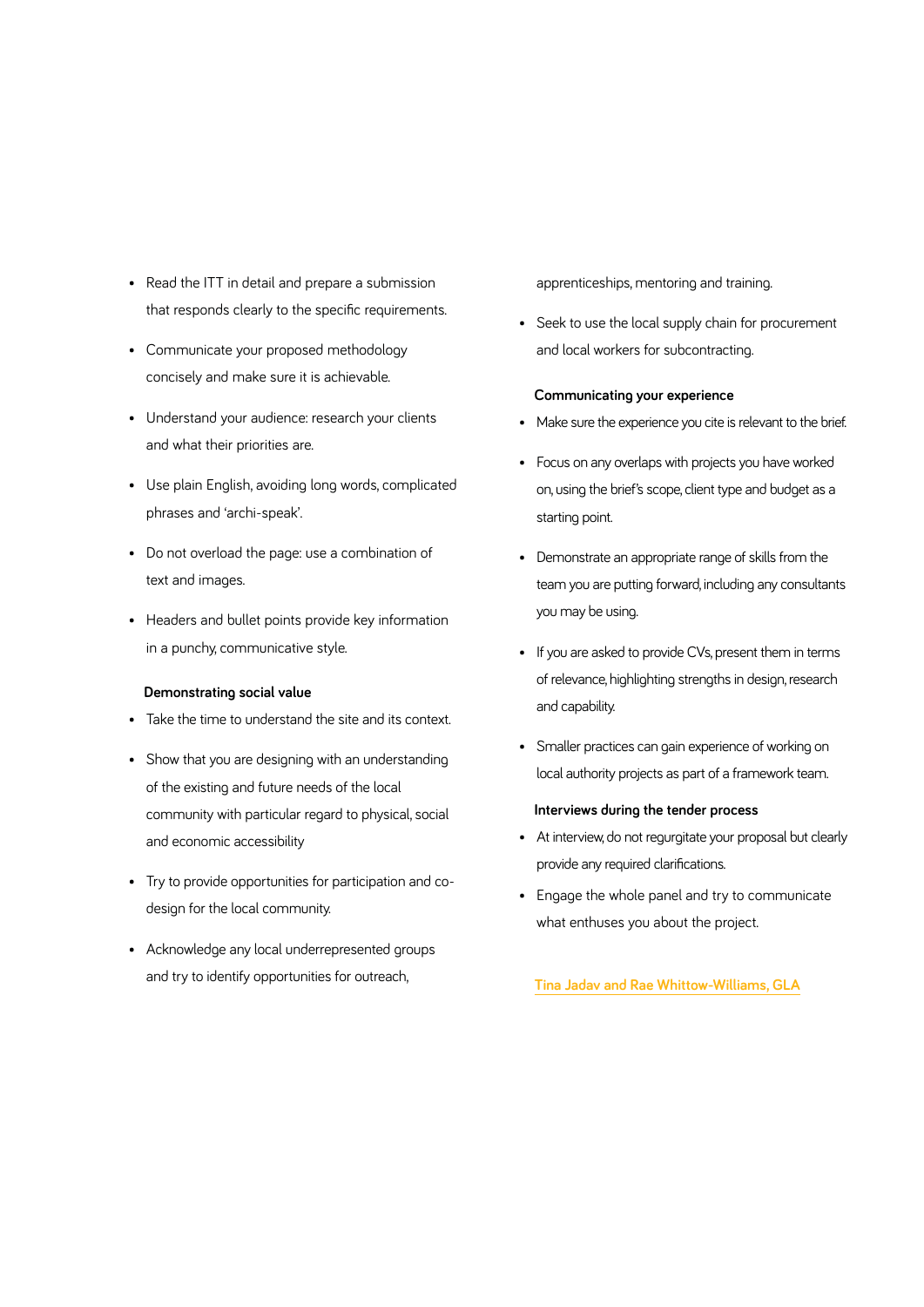### PROCUREMENT BEHIND THE SCENES

Tina Jadav, Senior Projects Officer Regeneration, GLA Rae Whittow-Williams, Senior Project Officer, Regeneration and Economic Development, GLA Ros Dunn, Independent Chair, South Kilburn Trust Emma Sweeney, Capital Projects Manager, LB Brent



The panel gave their responses to three submissions to an Invitation to Tender, pointing out the successful and less successful aspects of each one. The brief was to provide a permanent home for the Granville Centre in South Kilburn, London, a community-focused artists' studios.

#### **Approach to the brief and proposed methodology**

- Provide evidence of consultation with local residents, demonstrating understanding of the context and the client.
- Scrutinise all aspects of design for potential repercussions for residents, such as noise or accessibility issues internally and externally.
- Communicate an enthusiasm for the project
- Acknowledge the budget and show evidence of an ability to adapt.

#### **Relevant experience**

• Demonstrate proof of working with community stakeholders.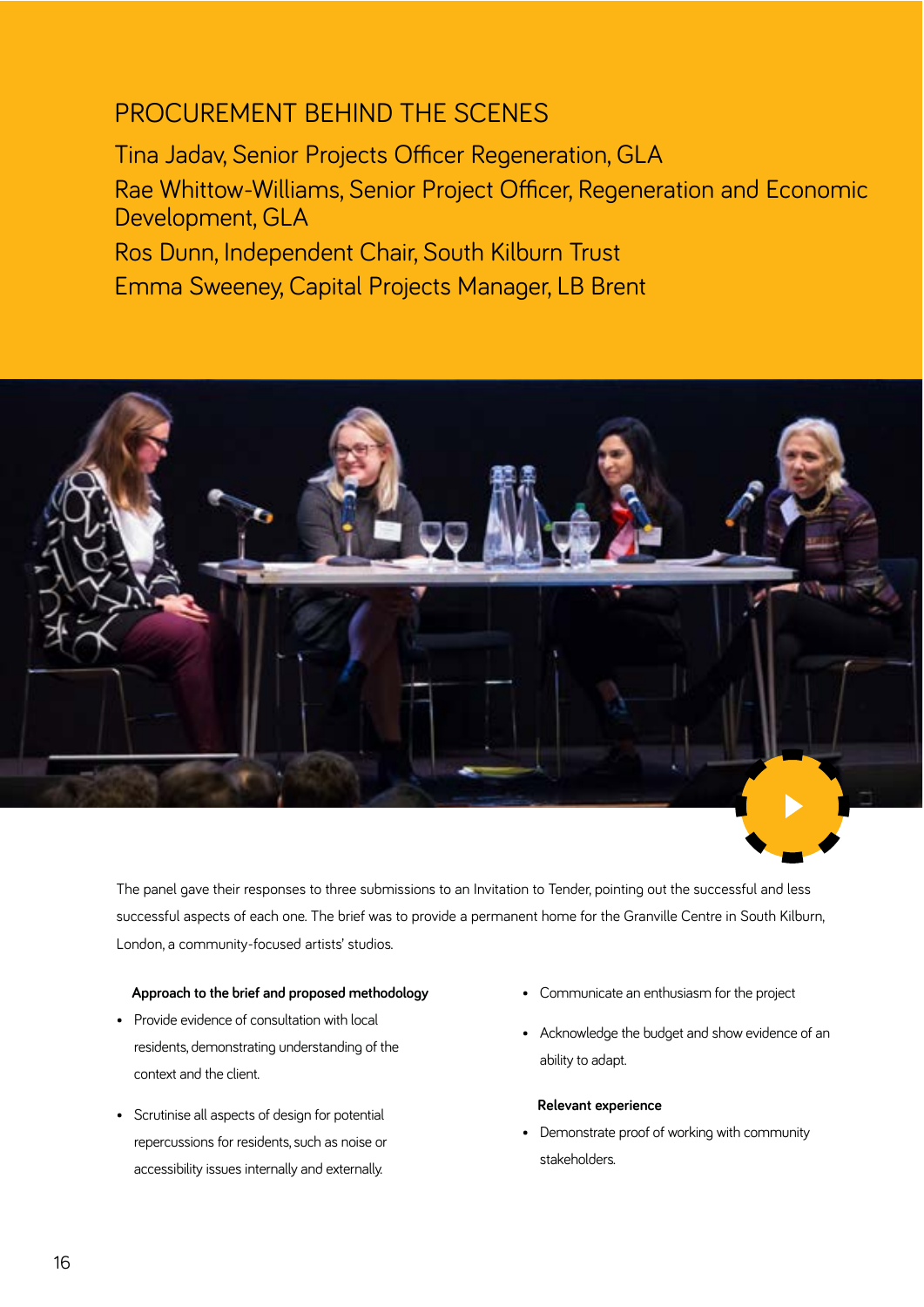- Provide examples of projects of similar building scales and budgets.
- Experience of working with public-sector clients is a plus; if this is lacking, then cite relevant work with comparable bodies.
- Involving external consultants in a scheme can be both a positive and a negative aspect: it demonstrates problem-solving skills but raises potential problems in project-management.

#### **The programme and schedule of the project**

- Provide a detailed and clear programme, avoiding any illustrations or diagrams that are not self-explanatory.
- Phased developments are a distinct plus, enabling use prior to completion.
- Ensure sufficient time is allocated for consultation.
- Consider the practicalities of your delivery programme and strike a balance between speed and feasibility.

#### **Key takeaways**

- Demonstrating an understanding of the brief and the context is key.
- Research and consult on the ground in order to understand the context of the place and the concerns of stakeholders.
- Put yourself in the position of the client to identify their specific needs.

#### **The slides for this session are not available for sharing**